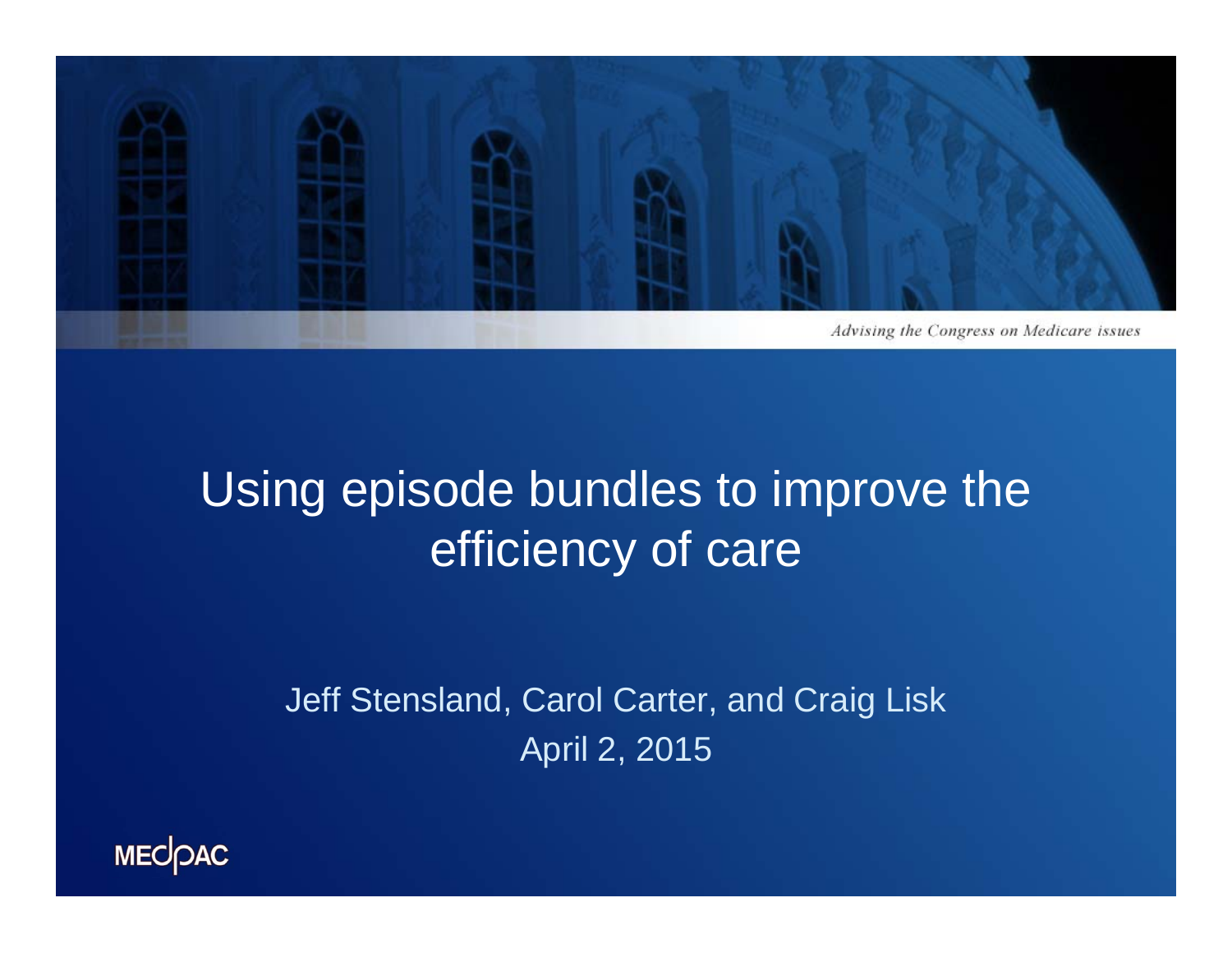## Purpose of the value-based purchasing (VBP) program

- **The basic FFS system lacks incentives to** improve quality and limit unnecessary services
- **Medicare moving towards tying its FFS** payments to value
- Hospital value-based purchasing (VBP) ties a small share of hospital payments to quality metrics and Medicare spending per episode
- **Should we increase the magnitude of the** incentive in the VBP program?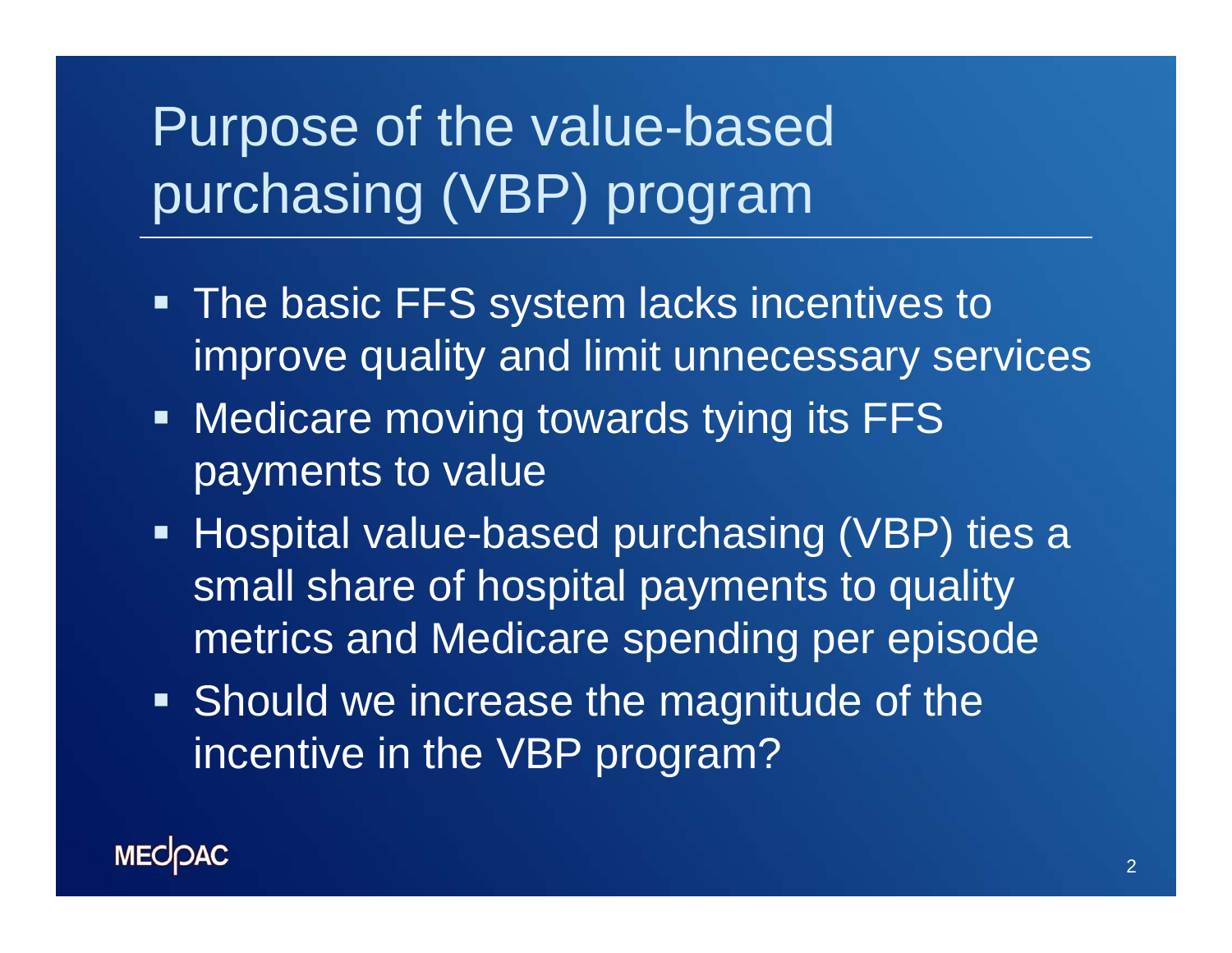### Value-based purchasing for hospitals

- **The VBP program began in fiscal year** 2013
- For 2017 and future years, 2% of payments are tied to value
- Value measures:
	- **Medicare spending per beneficiary (25%)**
	- **Quality measures (75%)** 
		-
		- Patient safety (20%) Process measures (5%)
		- Outcomes (25%) Patient experience (25%)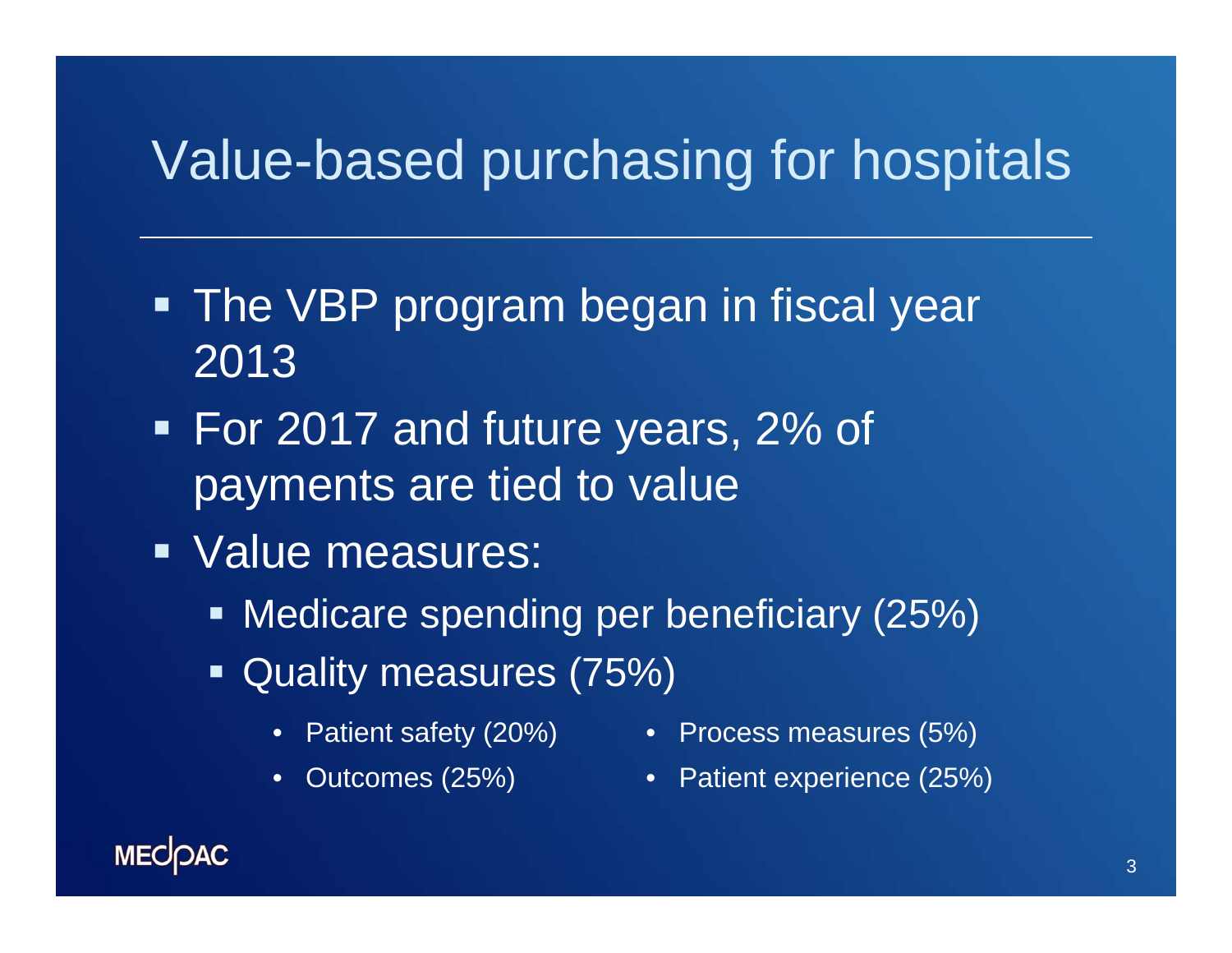# Magnitude of the Medicare spending per beneficiary (MSPB) incentive

#### **- Computation of the MSPB measure**

- **Episode starts 3 days prior to admission and** ends 30 days after discharge
- **Includes all part A & B spending**
- **Spending standardized to national rates**
- **Expected effect in 2017:** 
	- **EXTE:** Low episode spending hospitals receive about 0.5% more than without the MSPB policy
	- **High episode spending hospitals receive about** 0.5% less than without the MSPB policy

**MECOAC**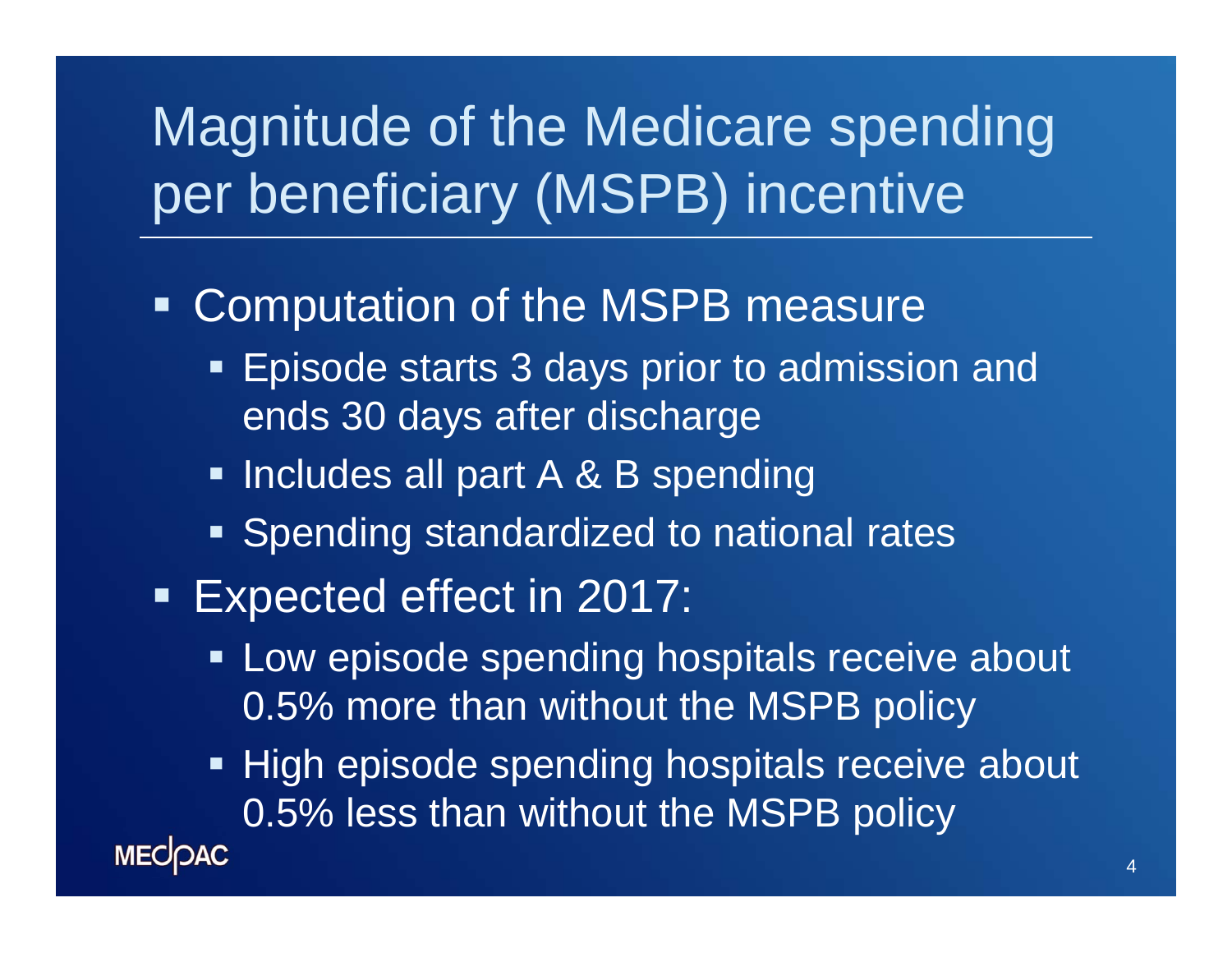#### Risk-adjusted episode spending (MSPB) varies by 16 percent from 10<sup>th</sup> to 90<sup>th</sup> percentile



Source: MedPAC analysis of 2012 claims data and SSI data from for hospitals with over 1,000 discharges**MECOAC** Data are preliminary and subject to change.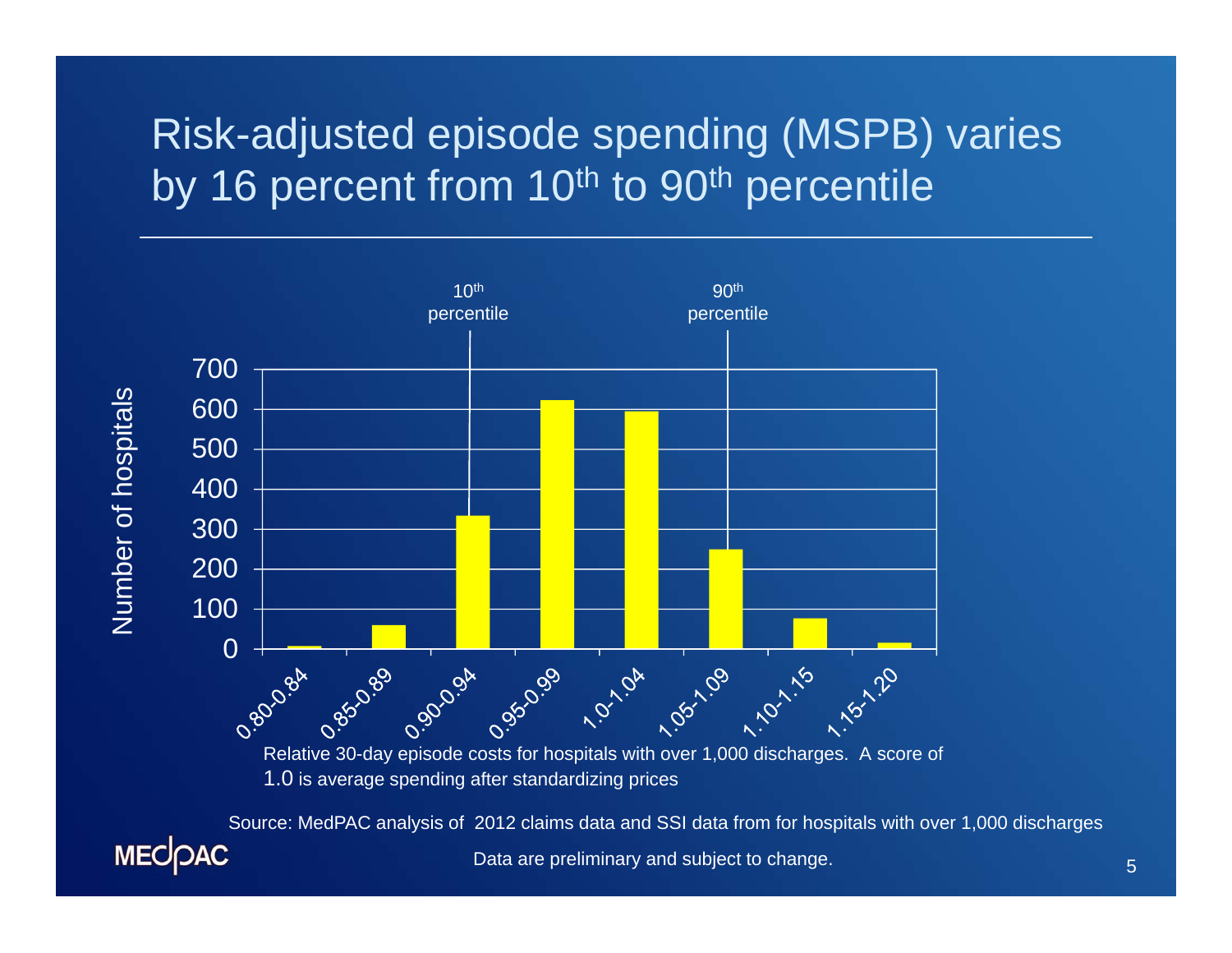# Patient income is not a material driver of episode costs



6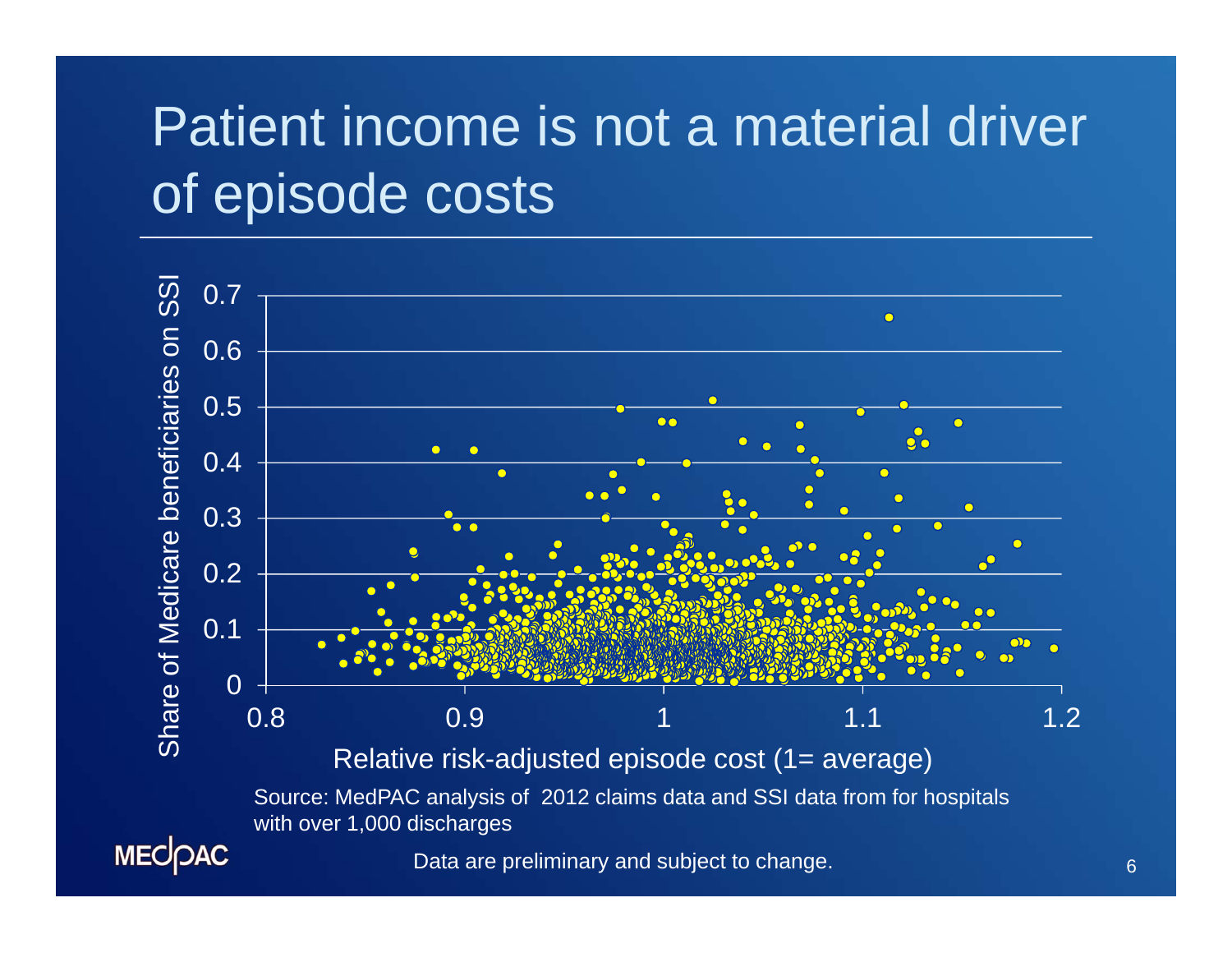### Post-acute care accounts for a minority of spending but the majority of variation



7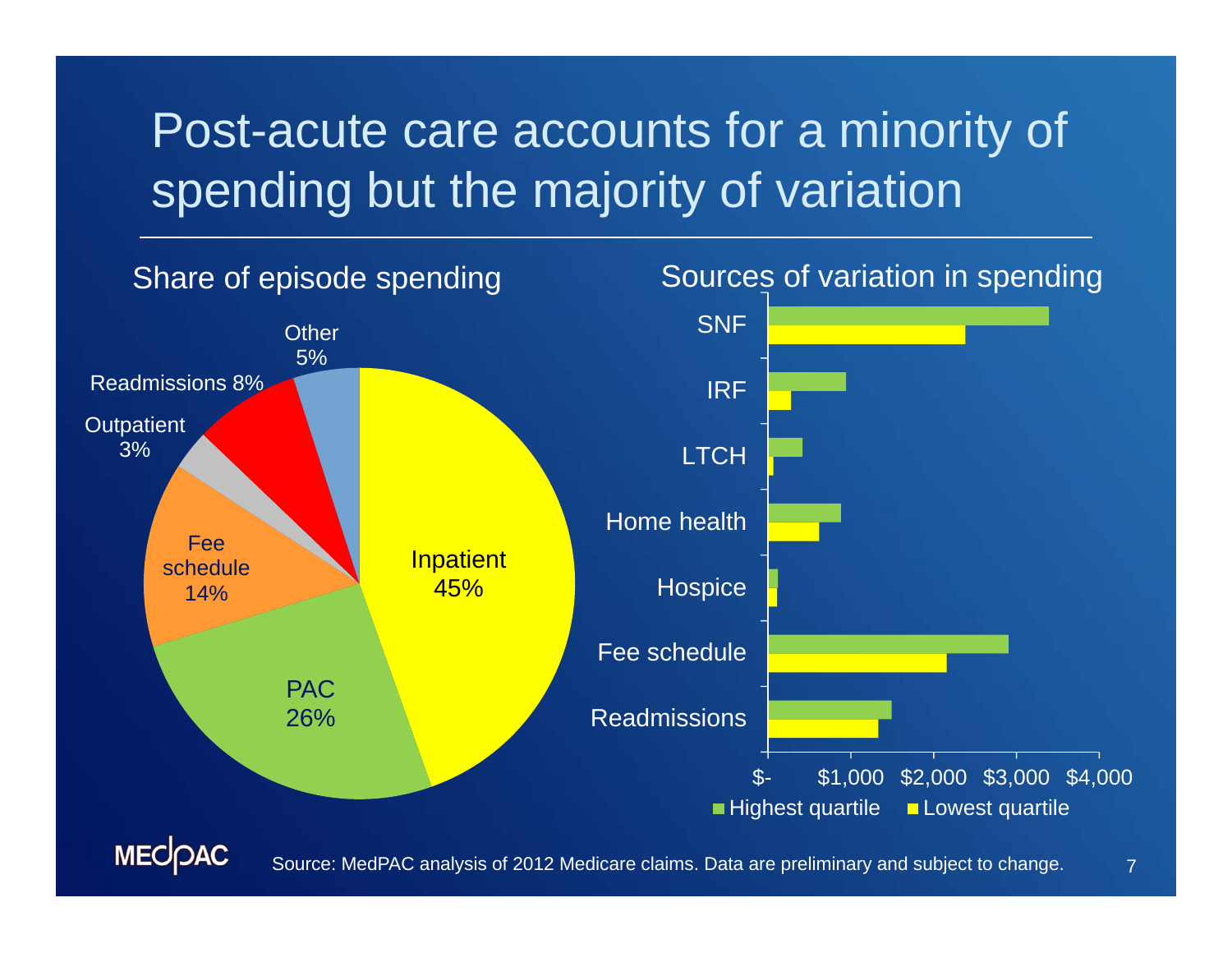Strengthen incentives for episode spending efficiency

- Amplify current MSPB
- Develop a PAC-MSPB
- **Increase clarity for hospitals to guide** beneficiaries to high-value PAC providers

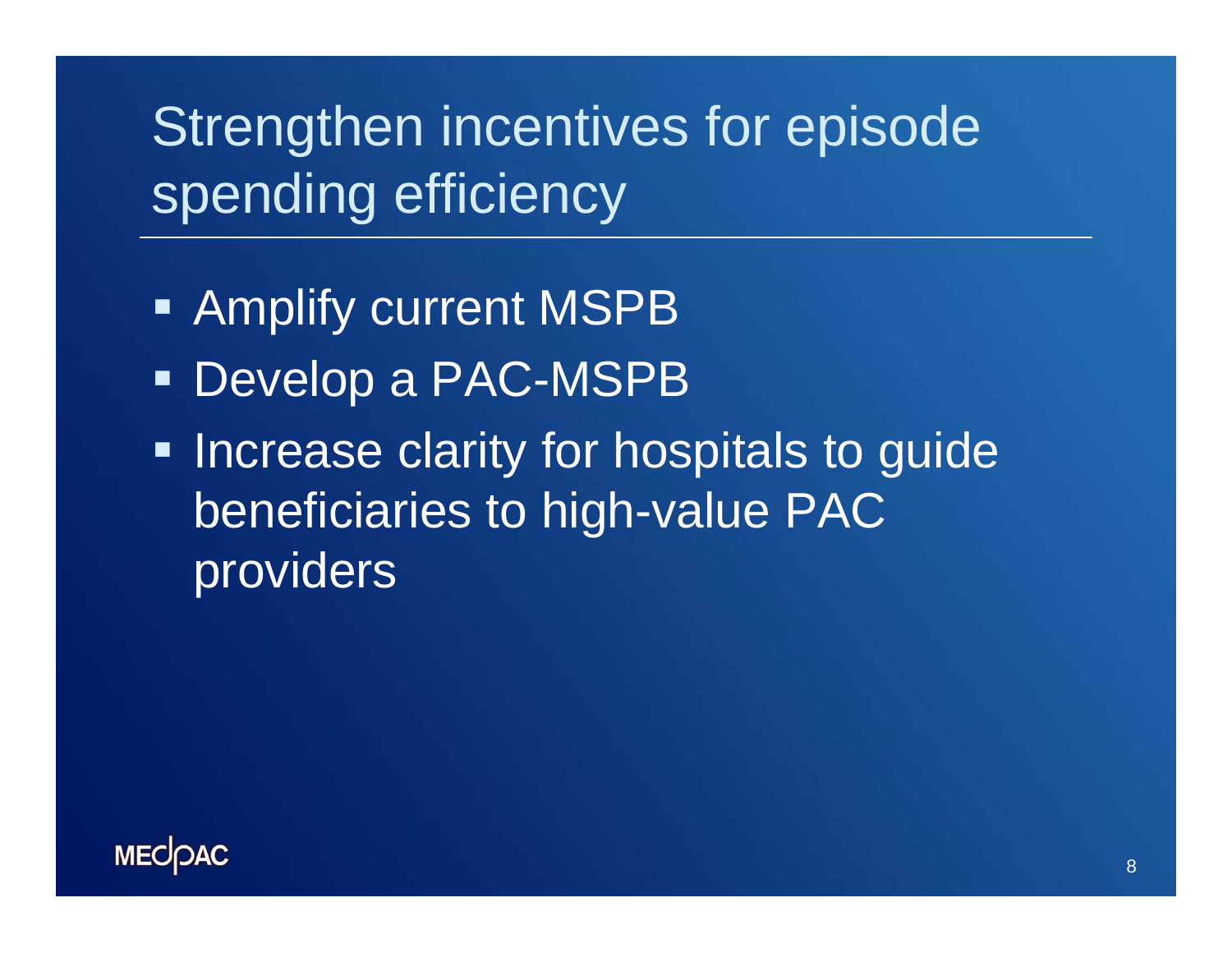### Amplify current hospital MSPB

- Raise the amount withheld
	- $\blacksquare$  In 2017, withheld will be 2% of hospital base payments
	- Could increase withhold to 3-4%
- **Increase the "weight" of MSBP within VBP** score
	- In 2017, MSBP score will account for one quarter of the hospital VPB score
	- Could increase weight to up to 50% of the score

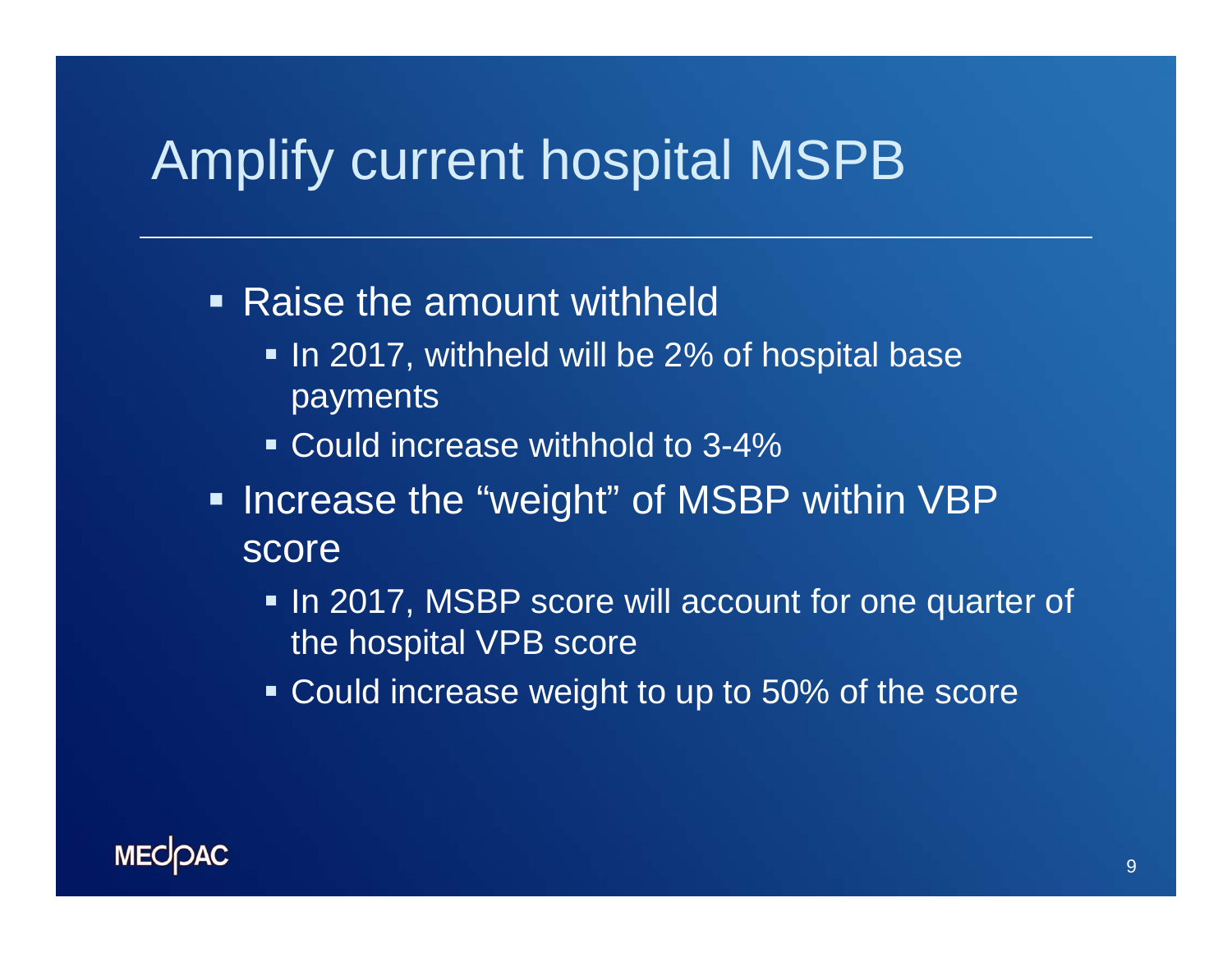### Develop a PAC MSPB measure

- PAC accounts for majority of variation in episode spending
- $\blacksquare$ Implement VBP for PAC providers
- $\blacksquare$ Align PAC and hospital provider incentives

| <b>Current MSPB</b><br>measure             | <b>Initial</b><br>hospital<br>stay | 30 days after<br>discharge from<br>hospital |                                     |
|--------------------------------------------|------------------------------------|---------------------------------------------|-------------------------------------|
| <b>Possible PAC</b><br><b>MSPB</b> measure |                                    | <b>First PAC stay</b>                       | 30 days after<br>discharge from PAC |

Time since hospital admission

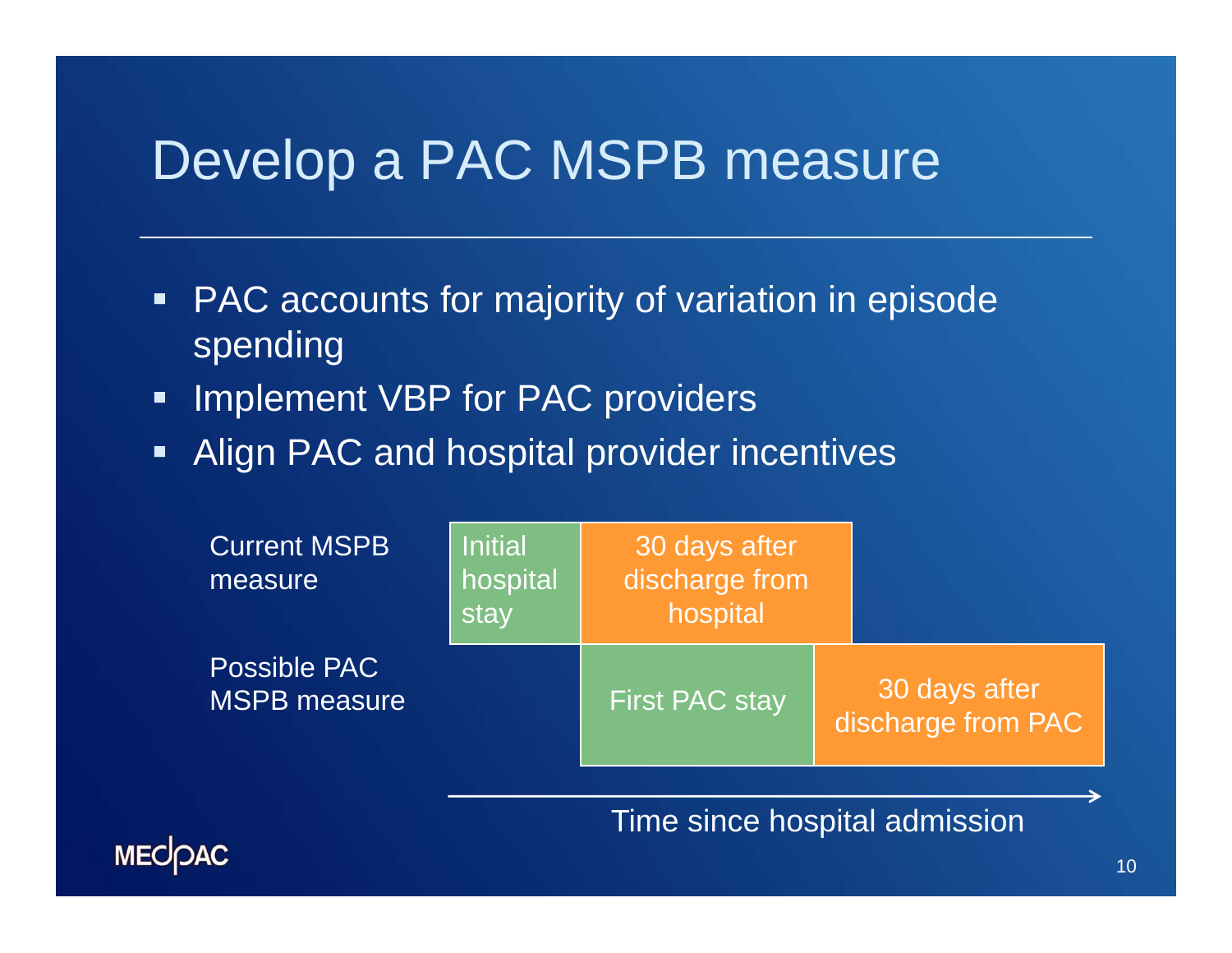# Guide beneficiaries to high-value PAC providers

- **Hospitals are at risk for PAC care but lack** clarity on what they are allowed to do to guide beneficiary decisions
- Explore options to allow "soft steering"
- **Need to ensure** 
	- **Beneficiary choice**
	- Physician input
	- **PAC networks are adequate and include high**value providers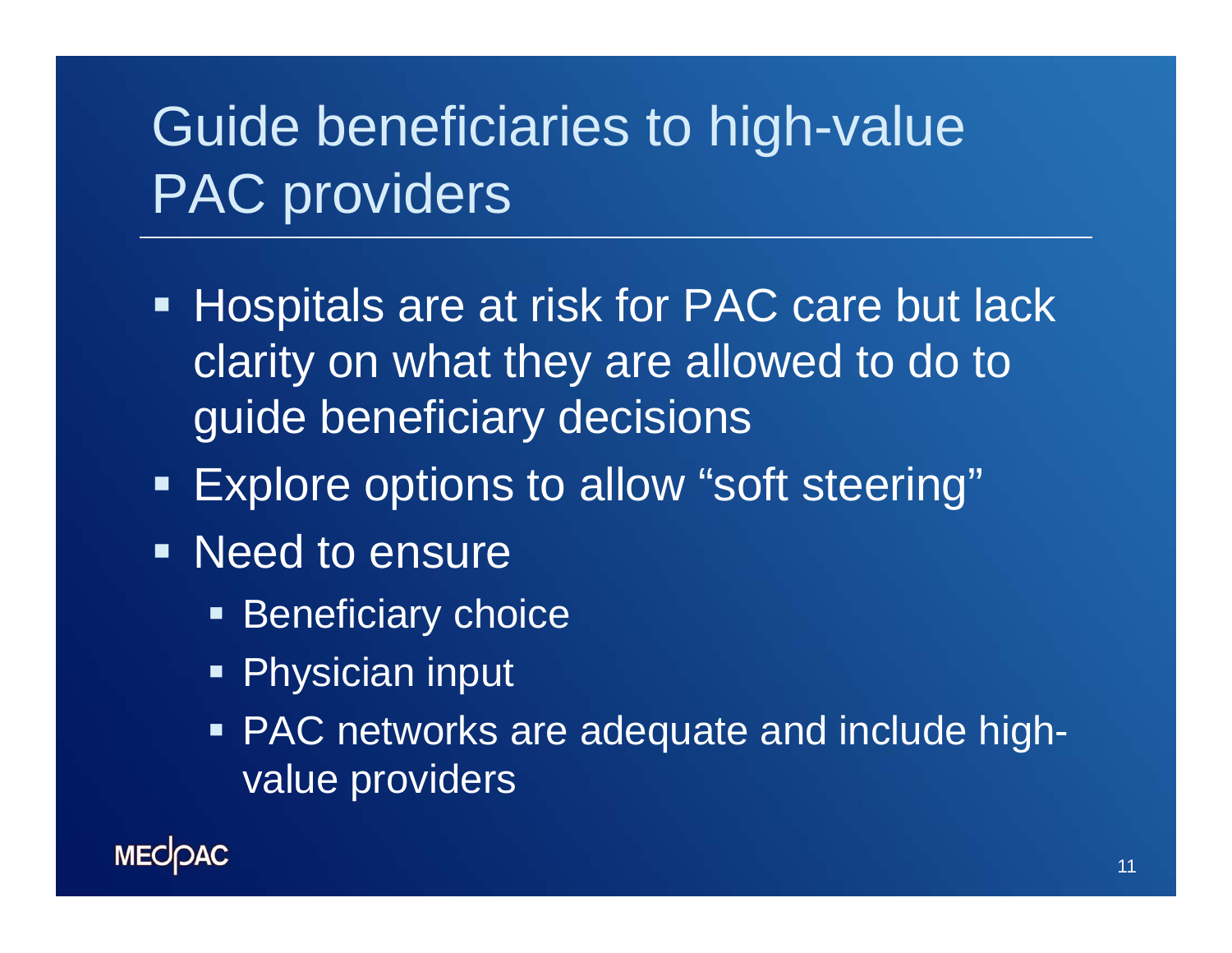# Are the incentives of the MSPB and ACOs aligned?

- **Incentives to lower episode spending are** aligned
	- **Minimize unnecessary PAC use**
	- **Physician consults**
	- **Minimize readmissions**
- **EXTE:** ACOs have the additional incentive to control the volume of episodes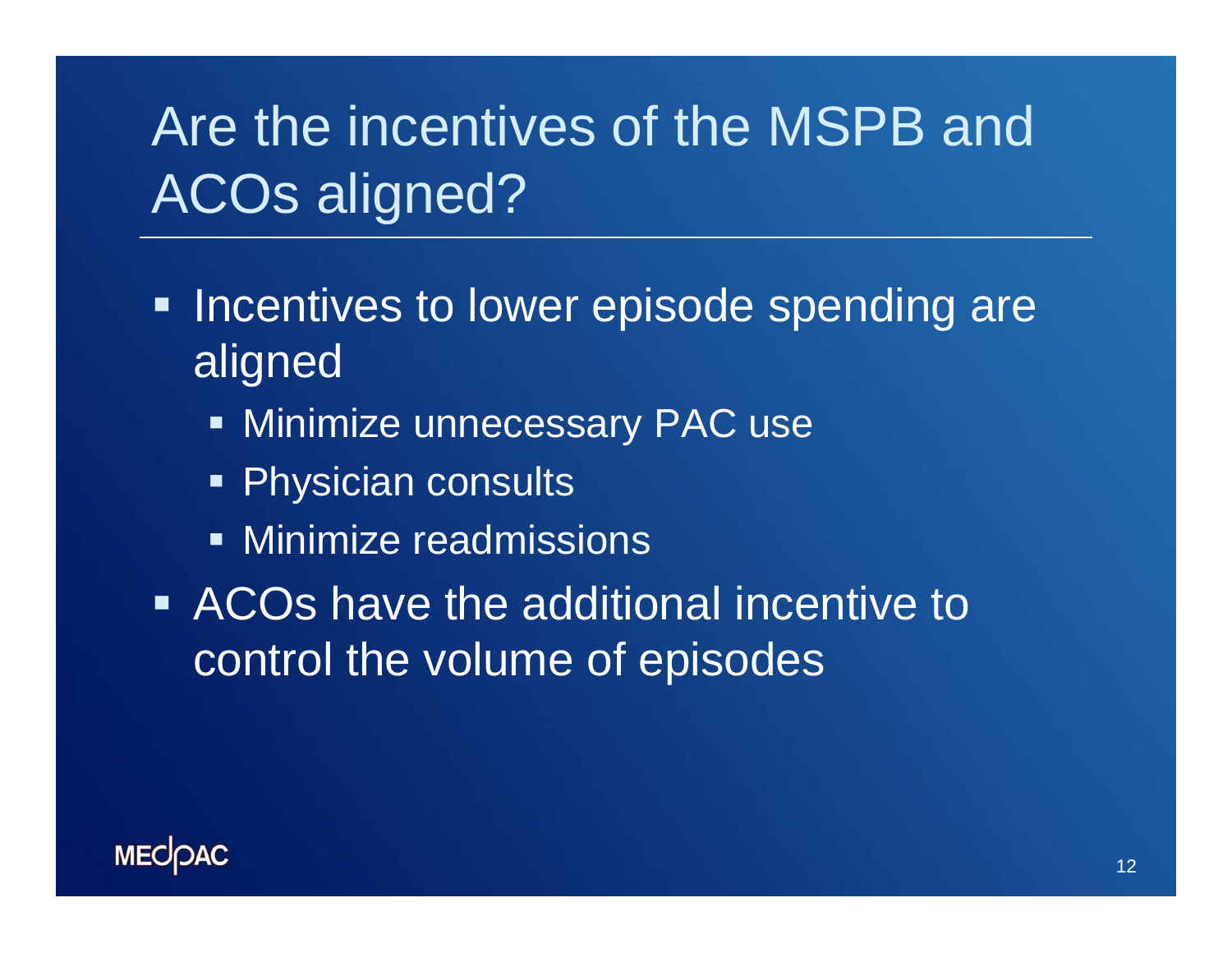# Ways to discourage unnecessary hospital admissions

#### ACOs

- **Develop potentially avoidable hospital** admissions policies
	- **Refing homes**
	- **Hospitals** 
		- Questionable effectiveness of joint accountability across multiple providers
		- Which entities in a market to hold accountable?